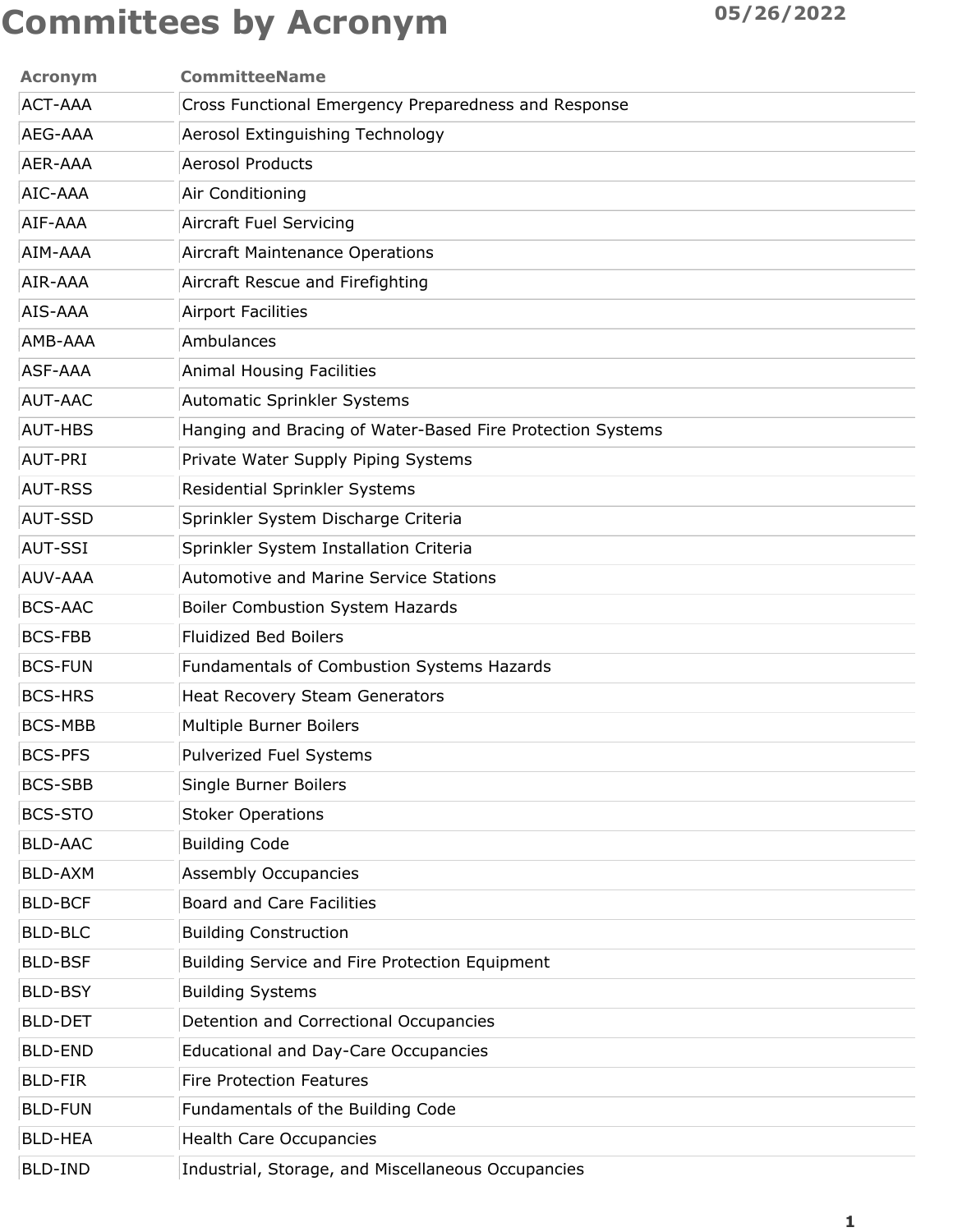| <b>Acronym</b> | <b>CommitteeName</b>                                                    |
|----------------|-------------------------------------------------------------------------|
| <b>BLD-INT</b> | <b>Interior Finish and Contents</b>                                     |
| <b>BLD-MEA</b> | Means of Egress                                                         |
| <b>BLD-MER</b> | Mercantile and Business Occupancies                                     |
| <b>BLD-RES</b> | Residential Occupancies                                                 |
| <b>BLD-SCM</b> | Structures, Construction, and Materials                                 |
| <b>BLF-AAA</b> | Building Fire and Life Safety Directors                                 |
| CGP-AAA        | Fire Protection of Cannabis Growing and Processing Facilities           |
| CHI-AAA        | Chimneys, Fireplaces, and Venting Systems for Heat-Producing Appliances |
| CLA-AAA        | Classification and Properties of Hazardous Chemical Data                |
| CMD-AAC        | <b>Combustible Dusts</b>                                                |
| CMD-AGR        | <b>Agricultural Dusts</b>                                               |
| CMD-CMM        | <b>Combustible Metals and Metal Dusts</b>                               |
| <b>CMD-FUN</b> | <b>Fundamentals of Combustible Dusts</b>                                |
| CMD-HAP        | Handling and Conveying of Dusts, Vapors, and Gases                      |
| CMD-WOO        | Wood and Cellulosic Materials Processing                                |
| CMI-AAA        | Commissioning and Integrated Testing                                    |
| <b>CNS-AAA</b> | Confined Space Safe Work Practices                                      |
| COD-AAA        | <b>Construction and Demolition</b>                                      |
| <b>CUL-AAA</b> | <b>Cultural Resources</b>                                               |
| DAT-AAA        | Data Exchange for the Fire Service                                      |
| DRY-AAA        | Dry and Wet Chemical Extinguishing Systems                              |
| ECG-AAA        | <b>Electric Generating Plants</b>                                       |
| EEC-AAA        | Electrical Equipment in Chemical Atmospheres                            |
| EEE-AAA        | <b>Electrical Equipment Evaluation</b>                                  |
| EEI-AAA        | Electrical Equipment of Industrial Machinery                            |
| EEM-AAA        | <b>Electrical Equipment Maintenance</b>                                 |
| EEP-AAA        | <b>Electrical Inspection Practices</b>                                  |
| EEW-AAA        | Electrical Safety in the Workplace                                      |
| EFM-AAA        | <b>Electrical Systems Maintenance</b>                                   |
| ELT-AAA        | <b>Electronic Computer Systems</b>                                      |
| EMB-AAA        | <b>Emergency Management and Business Continuity</b>                     |
| EMS-AAA        | <b>Emergency Medical Services</b>                                       |
| EPS-AAA        | <b>Emergency Power Supplies</b>                                         |
| ERH-AAA        | Emergency Responders Occupational Health                                |
| ESR-AAA        | <b>Emergency Service Organization Risk Management</b>                   |
| ESS-AAA        | <b>Energy Storage Systems</b>                                           |
| EXL-AAA        | <b>Explosion Protection Systems</b>                                     |
|                |                                                                         |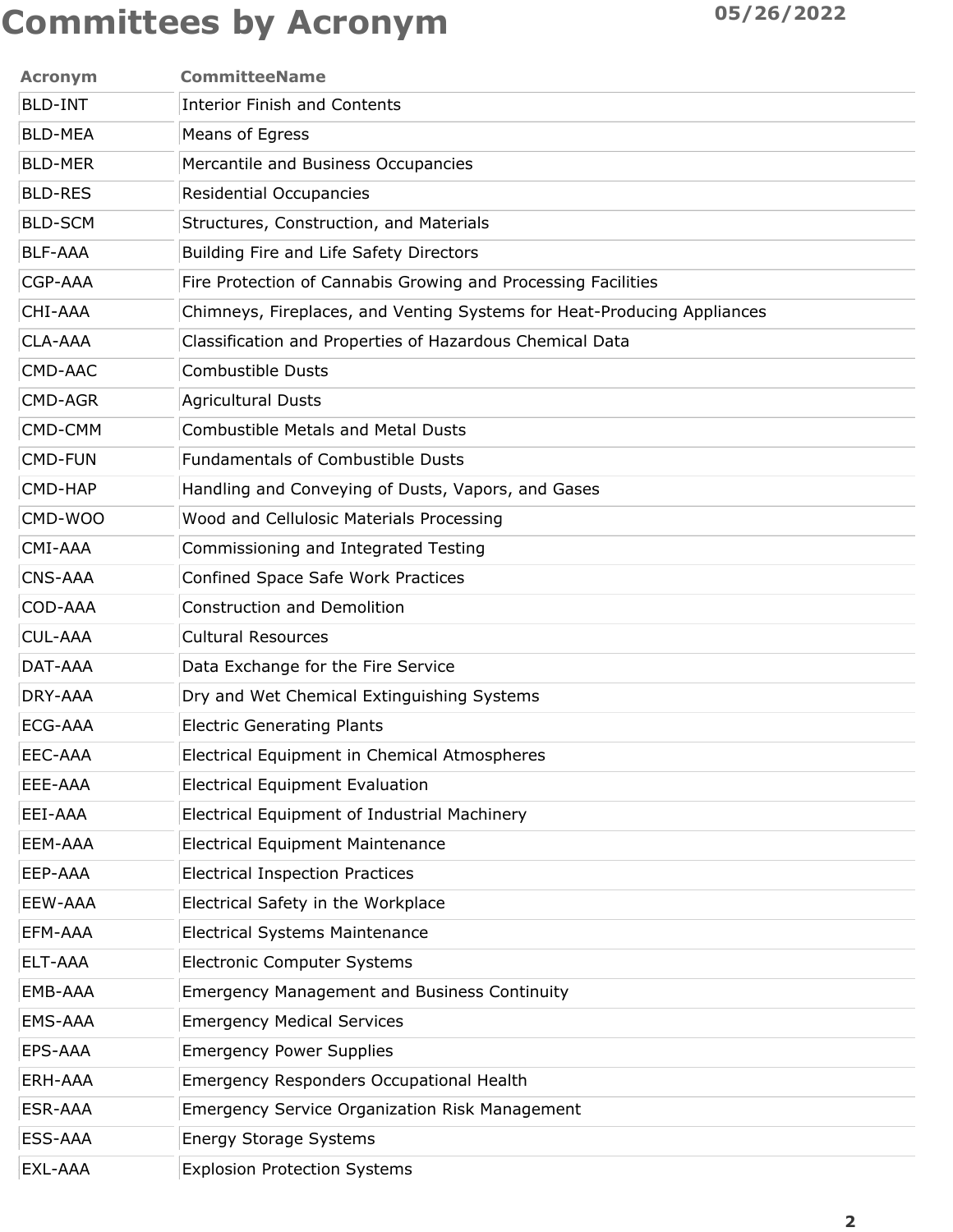| <b>CommitteeName</b>                                                    |
|-------------------------------------------------------------------------|
| Explosives                                                              |
| <b>Exposure Fire Protection</b>                                         |
| <b>Finishing Processes</b>                                              |
| Facilities for Fire Training and Associated Props                       |
| Fire and Emergency Service Organization and Deployment-Career           |
| Fire and Emergency Service Organization and Deployment-Volunteer        |
| Fire and Emergency Services Protective Clothing and Equipment           |
| <b>Electronic Safety Equipment</b>                                      |
| Emergency Medical Services Protective Clothing and Equipment            |
| Hazardous Materials Protective Clothing and Equipment                   |
| Respiratory Protection Equipment                                        |
| Special Operations Protective Clothing and Equipment                    |
| Structural and Proximity Firefighting Protective Clothing and Equipment |
| Tactical and Technical Operations Respiratory Protection Equipment      |
| Wildland Firefighting Protective Clothing and Equipment                 |
| Fire Code                                                               |
| Fundamentals of the Fire Code                                           |
| Special Equipment, Processes and Hazardous Materials                    |
| <b>Building Systems and Special Occupancies</b>                         |
| Fundamentals of Fire Control Within a Structure Utilizing Fire Dynamics |
| Fire Department Apparatus                                               |
| Fire Department Ground Ladders                                          |
| Fire Department Rescue Tools                                            |
| Fire Doors and Windows                                                  |
| Fire Hose                                                               |
| Fire Investigations                                                     |
| Fire Investigation Units (FIUs)                                         |
| Fire Prevention Organization and Deployment                             |
| Fire Protection for Nuclear Facilities                                  |
| Fire Pumps                                                              |
| Fire Reporting                                                          |
| Fire Risk Assessment Methods                                            |
| Fire Safety and Emergency Symbols                                       |
| Fire Service Occupational Safety                                        |
| Fire Service Training                                                   |
| <b>Fire Tests</b>                                                       |
| Fixed Guideway Transit and Passenger Rail Systems                       |
|                                                                         |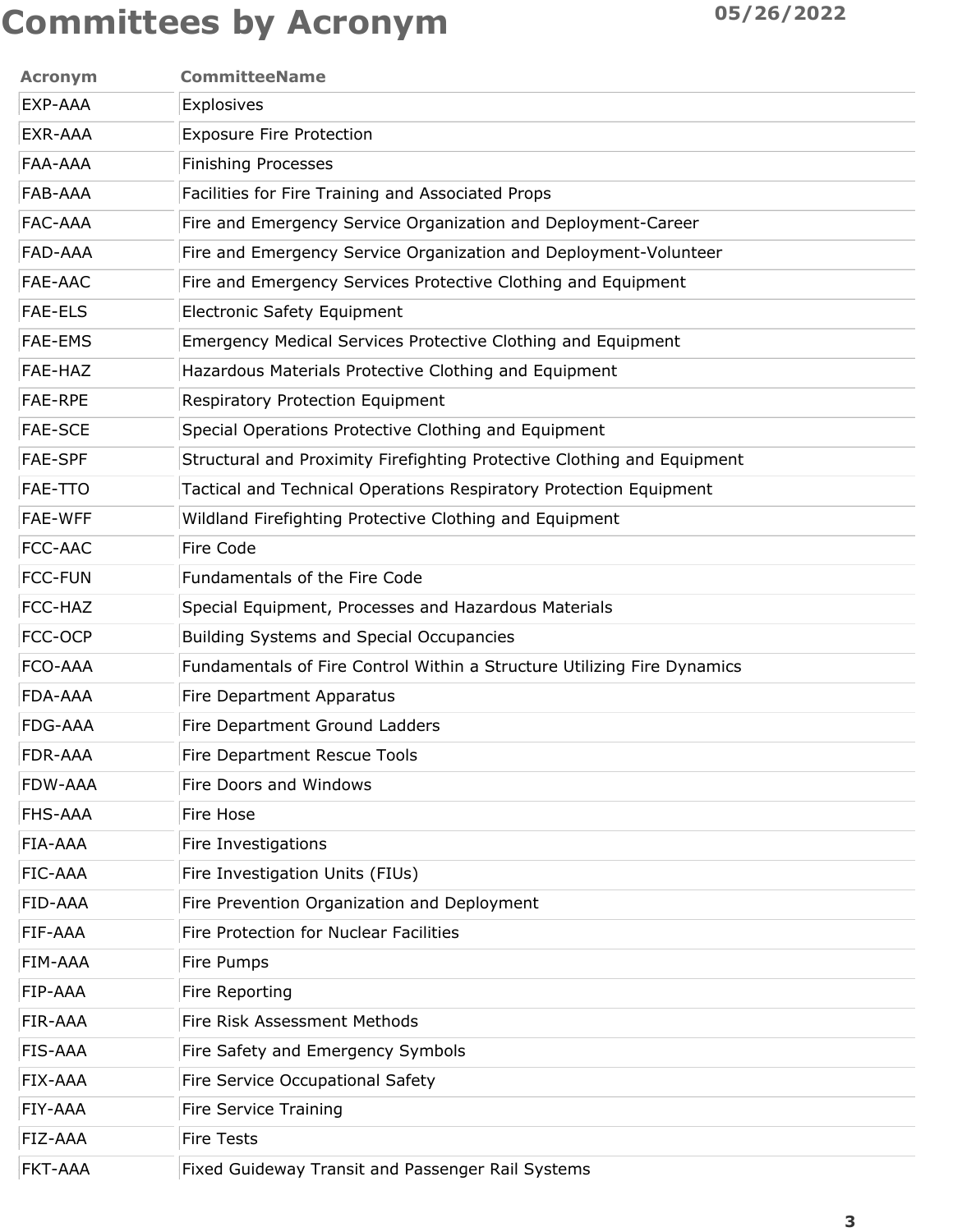| <b>Acronym</b> | <b>CommitteeName</b>                                        |
|----------------|-------------------------------------------------------------|
| <b>FLC-AAC</b> | Flammable and Combustible Liquids                           |
| <b>FLC-FUN</b> | Fundamentals of Flammable and Combustible Liquids           |
| <b>FLC-OPS</b> | Operations                                                  |
| <b>FLC-SWC</b> | Storage and Warehousing of Containers and Portable Tanks    |
| <b>FLC-TAN</b> | Tank Storage and Piping Systems                             |
| <b>FLG-AAA</b> | <b>Flash Fire Protective Garments</b>                       |
| <b>FLU-AAA</b> | <b>Fluid Heaters</b>                                        |
| FOM-AAA        | Foam                                                        |
| <b>FWE-AAA</b> | Fuel Gases Warning Equipment                                |
| <b>GAR-AAA</b> | Garages and Parking Structures                              |
| <b>GAS-AAA</b> | <b>Gas Hazards</b>                                          |
| <b>GFE-AAA</b> | Gaseous Fire Extinguishing Systems                          |
| GPS-AAA        | <b>Gas Process Safety</b>                                   |
| HAB-AAA        | Hanging and Bracing for Fire Suppression Systems            |
| <b>HAR-AAA</b> | Hazard and Risk of Contents and Furnishings                 |
| <b>HCS-AAA</b> | <b>Hazardous Chemicals</b>                                  |
| <b>HCZ-AAA</b> | Hazardous Materials Response Personnel                      |
| HDW-AAA        | <b>Hazardous Waste</b>                                      |
| <b>HEA-AAC</b> | <b>Health Care Facilities</b>                               |
| <b>HEA-ELS</b> | <b>Electrical Systems</b>                                   |
| <b>HEA-FUN</b> | <b>Fundamentals of Health Care Facilities</b>               |
| <b>HEA-HES</b> | Health Care Emergency Management and Security               |
| <b>HEA-HYP</b> | <b>Hyperbaric and Hypobaric Facilities</b>                  |
| <b>HEA-MEC</b> | <b>Mechanical Systems</b>                                   |
| <b>HEA-MED</b> | <b>Medical Equipment</b>                                    |
| <b>HEA-PIP</b> | Piping Systems                                              |
| HHH-AAA        | <b>Helicopter Facilities</b>                                |
| HWO-AAA        | <b>Hot Work Operations</b>                                  |
| <b>HYB-AAA</b> | Hybrid (Water and Inert Gas) Fire Extinguishing Systems     |
| HYD-AAA        | Hydrogen Technology                                         |
| <b>ICN-AAA</b> | Incinerators and Waste Handling Systems                     |
| <b>IMG-AAA</b> | <b>Industrial and Medical Gases</b>                         |
| <b>IND-AAA</b> | <b>Industrial Trucks</b>                                    |
| <b>INM-AAA</b> | Inspection, Testing, and Maintenance of Water-Based Systems |
| <b>INT-AAA</b> | <b>Internal Combustion Engines</b>                          |
| LAB-AAA        | Laboratories Using Chemicals                                |
| LFP-AAA        | Laser Fire Protection                                       |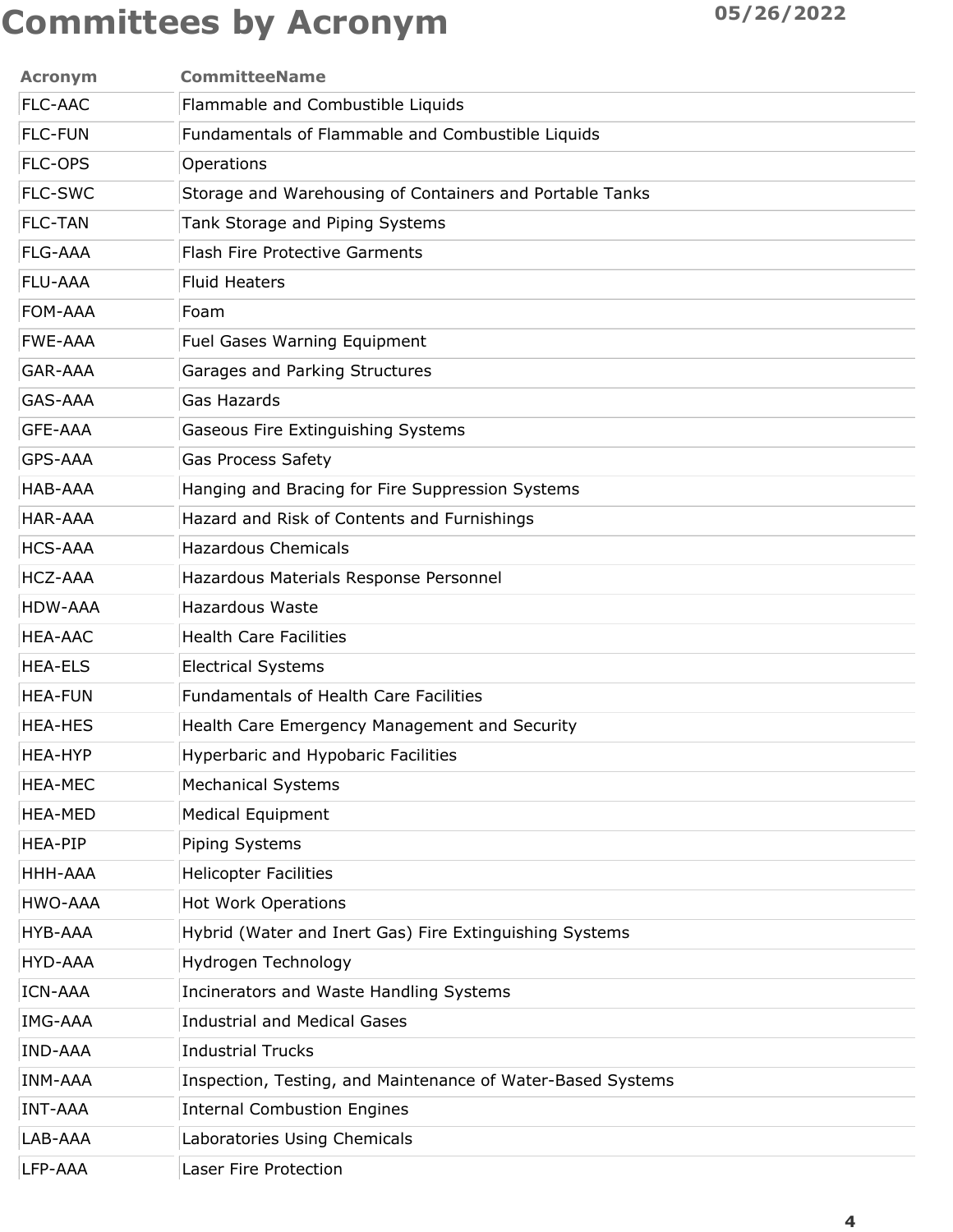| <b>Acronym</b> | <b>CommitteeName</b>                                 |
|----------------|------------------------------------------------------|
| LIG-AAA        | Lightning Protection                                 |
| LNG-AAA        | <b>Liquefied Natural Gas</b>                         |
| LPG-AAA        | Liquefied Petroleum Gases                            |
| LPI-AAA        | Liquid Fuel Burning Equipment                        |
| LPP-AAA        | Loss Prevention Procedures and Practices             |
| LPU-AAA        | LP-Gases at Utility Gas Plants                       |
| MAC-AAA        | Manufacture of Organic Coatings                      |
| MAN-AAA        | Manufactured Housing                                 |
| <b>MAR-AAA</b> | Marinas and Boatyards                                |
| <b>MAS-AAA</b> | Marine Firefighting Vessels                          |
| MAT-AAA        | <b>Marine Terminals</b>                              |
| MEP-AAA        | Mass Evacuation and Sheltering                       |
| MER-AAA        | <b>Merchant Vessels</b>                              |
| MIN-AAA        | <b>Mining Facilities</b>                             |
| MOB-AAA        | Mobile Food Establishments/Mobile Cooking Operations |
| MOI-AAA        | Motion Picture and Television Industry               |
| MOR-AAA        | Motor Craft                                          |
| <b>NEC-AAC</b> | National Electrical Code <sup>®</sup>                |
| NEC-P01        | Code-Making Panel 1                                  |
| NEC-P02        | Code-Making Panel 2                                  |
| NEC-P03        | Code-Making Panel 3                                  |
| NEC-P04        | Code-Making Panel 4                                  |
| NEC-P05        | Code-Making Panel 5                                  |
| NEC-P06        | Code-Making Panel 6                                  |
| NEC-P07        | Code-Making Panel 7                                  |
| NEC-P08        | Code-Making Panel 8                                  |
| NEC-P09        | Code-Making Panel 9                                  |
| NEC-P10        | Code-Making Panel 10                                 |
| NEC-P11        | Code-Making Panel 11                                 |
| NEC-P12        | Code-Making Panel 12                                 |
| NEC-P13        | Code-Making Panel 13                                 |
| NEC-P14        | Code-Making Panel 14                                 |
| NEC-P15        | Code-Making Panel 15                                 |
| NEC-P16        | Code-Making Panel 16                                 |
| NEC-P17        | Code-Making Panel 17                                 |
| NEC-P18        | Code-Making Panel 18                                 |
| NFG-AAA        | National Fuel Gas Code                               |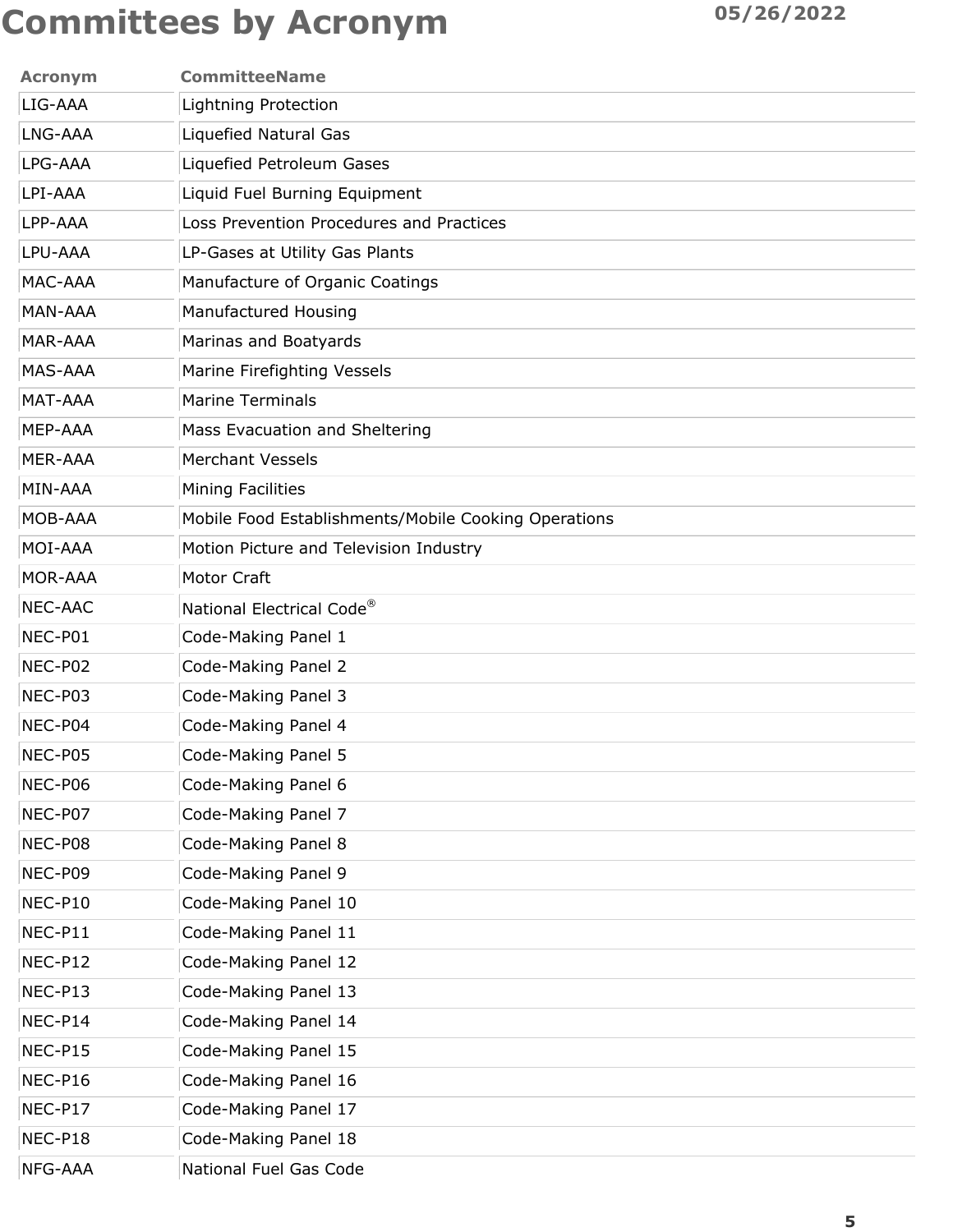| <b>Acronym</b> | <b>CommitteeName</b>                                                                            |
|----------------|-------------------------------------------------------------------------------------------------|
| <b>OVE-AAA</b> | Ovens and Furnaces                                                                              |
| OXY-AAA        | Oxygen-Enriched Atmospheres                                                                     |
| PFE-AAA        | Portable Fire Extinguishers                                                                     |
| PIP-AAA        | Pre-Incident Planning                                                                           |
| PMM-AAA        | <b>Premises Security</b>                                                                        |
| PQU-AAC        | Professional Qualifications                                                                     |
| PQU-ACF        | Accreditation and Certification for Fire Service, Public Safety, and Related Personnel to       |
| PQU-EVM        | <b>Emergency Vehicle Technicians Professional Qualifications</b>                                |
| PQU-FFQ        | Firefighter Professional Qualifications                                                         |
| PQU-FIS        | Fire Inspector and Plan Examiner Professional Qualifications                                    |
| PQU-FIV        | Fire Investigator Professional Qualifications                                                   |
| PQU-FMA        | Fire Marshal Professional Qualifications                                                        |
| PQU-FOF        | Fire Officer Professional Qualifications                                                        |
| PQU-FSA        | Fire Service Analysts and Informational Technical Specialists Professional Qualifications       |
| PQU-FSI        | Fire and Emergency Services Instructor Professional Qualifications                              |
| PQU-ICM        | Incident Management Personnel Professional Qualifications                                       |
| PQU-IFB        | Industrial Fire Brigade Personnel Professional Qualifications                                   |
| PQU-PFE        | Public Fire Educator, Public Information Officer, Youth Firesetter Intervention Specialist, and |
| PQU-PST        | Public Safety Telecommunicator Professional Qualifications                                      |
| PQU-RES        | Rescue Technician Professional Qualifications                                                   |
| PQU-TCM        | Traffic Control Incident Management Professional Qualifications                                 |
| <b>PUF-AAA</b> | Public Emergency Service Communication                                                          |
| PYR-AAA        | Pyrotechnics                                                                                    |
| REA-AAA        | <b>Record Protection</b>                                                                        |
| REC-AAA        | <b>Recreational Vehicles</b>                                                                    |
| REI-AAA        | Remote Inspections                                                                              |
| ROA-AAA        | Road Tunnel and Highway Fire Protection                                                         |
| SAF-AAC        | Safety to Life                                                                                  |
| SAF-ALS        | Alternative Approaches to Life Safety                                                           |
| SAF-AXM        | <b>Assembly Occupancies</b>                                                                     |
| SAF-BCF        | <b>Board and Care Facilities</b>                                                                |
| SAF-BSF        | Building Service and Fire Protection Equipment                                                  |
| SAF-DET        | Detention and Correctional Occupancies                                                          |
| SAF-END        | <b>Educational and Day-Care Occupancies</b>                                                     |
| SAF-FIR        | <b>Fire Protection Features</b>                                                                 |
| <b>SAF-FUN</b> | Fundamentals of Safety to Life                                                                  |
| SAF-HEA        | <b>Health Care Occupancies</b>                                                                  |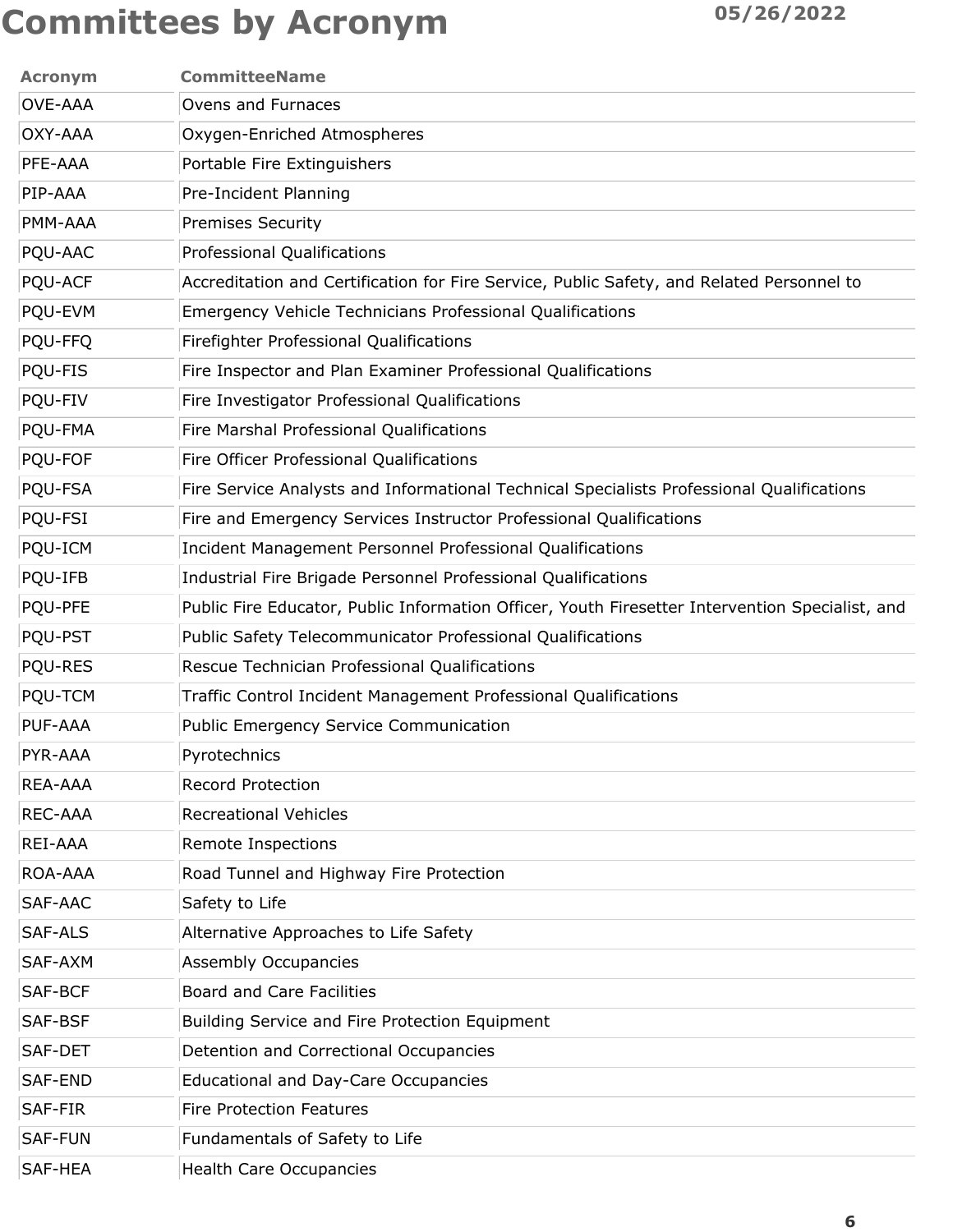| <b>Acronym</b> | <b>CommitteeName</b>                                                |
|----------------|---------------------------------------------------------------------|
| SAF-IND        | Industrial, Storage, and Miscellaneous Occupancies                  |
| SAF-INT        | <b>Interior Finish and Contents</b>                                 |
| <b>SAF-MEA</b> | Means of Egress                                                     |
| <b>SAF-MER</b> | Mercantile and Business Occupancies                                 |
| <b>SAF-RES</b> | <b>Residential Occupancies</b>                                      |
| SAM-AAA        | Safety at Motorsports Venues                                        |
| <b>SCR-AAA</b> | Semiconductor and Related Facilities                                |
| SHI-AAA        | Shipbuilding, Repair, and Lay-Up                                    |
| SIG-AAC        | Signaling Systems for the Protection of Life and Property           |
| SIG-ECS        | <b>Emergency Communication Systems</b>                              |
| SIG-FUN        | Fundamentals of Fire Alarm and Signaling Systems                    |
| SIG-HOU        | Single- and Multiple-Station Alarms and Household Signaling Systems |
| SIG-IDS        | Initiating Devices for Fire Alarm and Signaling Systems             |
| SIG-NAS        | Notification Appliances for Fire Alarm and Signaling Systems        |
| SIG-PRO        | Protected Premises Fire Alarm and Signaling Systems                 |
| SIG-PRS        | <b>Public Emergency Reporting Systems</b>                           |
| SIG-SSS        | Supervising Station Fire Alarm and Signaling Systems                |
| SIG-TMS        | Testing and Maintenance of Fire Alarm and Signaling Systems         |
| SMO-AAA        | <b>Smoke Management Systems</b>                                     |
| SOL-AAA        | <b>Solvent Extraction Plants</b>                                    |
| <b>SPA-AAA</b> | Spaceports                                                          |
| <b>SPE-AAA</b> | <b>Special Effects</b>                                              |
| SPI-AAA        | <b>Standpipes</b>                                                   |
| STA-AAA        | <b>Static Electricity</b>                                           |
| <b>SUB-AAA</b> | Subterranean Spaces                                                 |
| TAC-AAA        | Tactical Operations for Video Equipment and Cameras                 |
| TAN-AAA        | Tank Leakage and Repair Safeguards                                  |
| <b>TEC-AAA</b> | <b>Technical Search and Rescue</b>                                  |
| TEL-AAA        | Telecommunications                                                  |
| <b>TGC-AAA</b> | <b>Textile and Garment Care Processes</b>                           |
| TRA-AAA        | Transportation of Flammable Liquids                                 |
| <b>UAS-AAA</b> | <b>Unmanned Aircraft Systems</b>                                    |
| VAF-AAA        | Vehicular Alternative Fuel Systems                                  |
| <b>VEN-AAA</b> | Venting Systems for Cooking Appliances                              |
| <b>WAA-AAA</b> | <b>Wastewater Treatment Plants</b>                                  |
| WAB-AAA        | Water Additives for Fire Control and Vapor Mitigation               |
| WAC-AAA        | <b>Water-Cooling Towers</b>                                         |